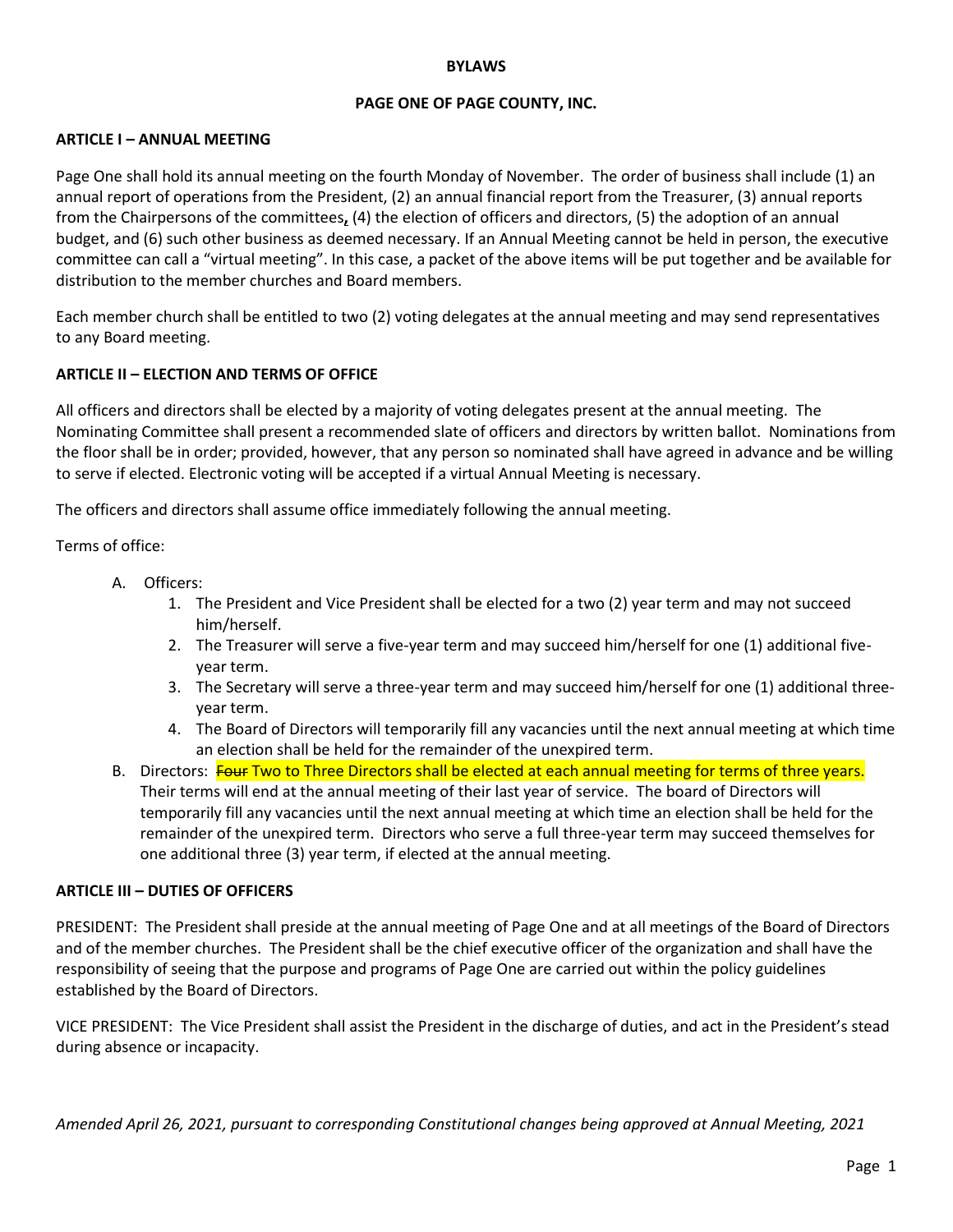SECRETARY: The Secretary shall attend all meetings of the Board of Directors and the member churches, as well as the annual meeting, and shall keep an accurate record of the proceedings. The Secretary shall, when directed, mail out notices or so inform appropriate persons as to the time and place of meetings and send other correspondence as deemed necessary.

TREASURER: The Treasurer shall oversee all financial operations of Page One in accordance with the policy guidelines of the Board of Directors. The Treasurer shall be empowered to sign checks in all bank accounts, have access to all financial records necessary for oversight, and review and present financial reports for the meetings of the Board of Directors and for the annual meeting.

# **ARTICLE IV: SPECIAL FINANCIAL ARRANGEMENTS**

Page One shall maintain separate bank accounts as deemed appropriate by the Board. All accounts shall be covered by current FDIC regulations. Monies from the general account are used first to support the Family Assistance program. The President, the Treasurer, the Bookkeeper and the Director of Operations will serve as signatories for all accounts. The President, Treasurer, Director of Operations, and Assistant Manager of the Shenandoah Branch shall be signatories on the Shenandoah Branch Account. The Treasurer shall maintain overall cognizance of the status of funds of all accounts.

## **ARTICLE V – BOARD OF DIRECTORS**

The four officers and the eight directors constitute the Board of Directors.The Board of Directors shall meet once a month and at such other times as deemed necessary by the President. Before any business can be transacted, motions made, or passed, a quorum shall be a majority of all voting Board members present.Chairpersons are considered exofficio members and are expected to attend all Board meetings. Representatives of member churches are encouraged to attend meetings and voice any concerns or questions.

## **ARTICLE VI – COMMITTEES**

*All Committees are asked to meet at least once each quarter at a minimum. And maintain a notebook with a record of your discussions and plans. Kim will keep your notebook in the office.*

- A. FAMILY ASSISTANCE COMMITTEE: This committee will develop and operate a program designed to provide assistance to individuals and families in emergency situations involving food, clothing, shelter, heat, utilities, and health care. The committee shall consist of a Chairperson appointed by the Board of Directors and he/she will be responsible for additional committee members as needed. The chairperson will also be responsible for recruiting and training volunteers to carry out the programs involved as well as ensuring that appropriate administrative procedures are in place to satisfy the obligations of the services provided. A subcommittee of three (3) will meet weekly to review applications for assistance and determine what funding if any is to be provided. A rotation schedule of volunteers will ensure that there are qualified members available. A minimum of two (2) members is needed to make a decision. The Chairperson for Family Assistance may serve in emergency situations.
- B. FOOD PANTRY COMMITTEE: This committee will ensure that food is available to supply the clients with the sustenance needed. In addition to free will donations of food, this committee will take maximum advantage of USDA food supplies and the products sold by the Food Bank. Foods from the main food groups may be purchased retail if not available at the Food Bank.
- C. THRIFT SHOPS COMMITTEE: The Director of Operations, the manager and/or assistant managers of the thrift stores, and 2 other members appointed by the President of the board. This committee will manage the collection, sorting. and sale of clothes and other products donated to Page One. The Board will appoint a Manager and other assistants as needed. The committee will ensure that Page One thrift shops maintains an image of integrity and economy. Surplus products and products of inferior quality will be boxed for donation to other charities.

*Amended April 26, 2021, pursuant to corresponding Constitutional changes being approved at Annual Meeting, 2021*